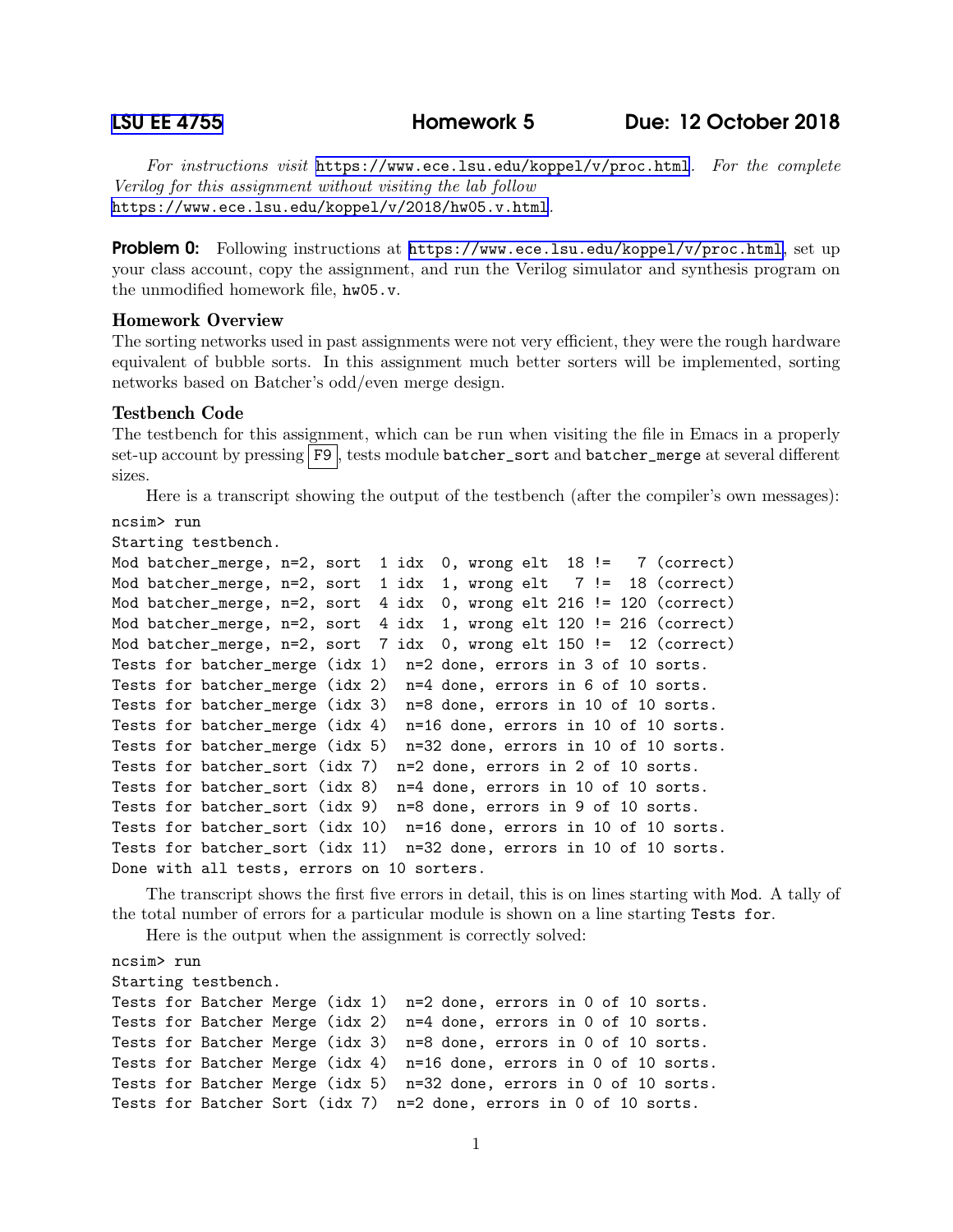```
Tests for Batcher Sort (idx 8) n=4 done, errors in 0 of 10 sorts.
Tests for Batcher Sort (idx 9) n=8 done, errors in 0 of 10 sorts.
Tests for Batcher Sort (idx 10) n=16 done, errors in 0 of 10 sorts.
Tests for Batcher Sort (idx 11) n=32 done, errors in 0 of 10 sorts.
Done with all tests, errors on 0 sorters.
```
### Debugging

To debug your code run SimVision: irun -gui hw05.v. Locate your module and copy symbols to the waveform viewer. See the SimVision instructions on the <https://www.ece.lsu.edu/koppel/v/proc.html> page.

#### Synthesis

The synthesis script, syn.tcl, will synthesize sort2 with two delay targets, an easy 10 ns and a unachievable 0.1 ns. If the module doesn't synthesize −.001 s is shown for the delay. The script is run using the shell command genus -files syn.tcl, which invokes Cadence Genus. In past semesters Cadence RTL Compiler (rc) was used, which would be invoked using rc -files syn.tcl, but that won't work on the 2018 homework assignments.

The synthesis script shows area (cost), delay, and the delay target in a neat table. Additional output of the synthesis program is written to file spew.log.

**Problem 1:** Complete module batcher\_sort so that it implements a sorter as described below. The module has one input, an *n*-element array  $a$ , and one output, an *n*-element array  $x$ . Above some minimum value of n it should instantiate two copies of itself, each copy should sort half the the input array, a. A behav\_merge module should be instantiated to merge the output of the two recursive implementations.

The behav\_merge module, which is already written, has two inputs, a and  $b$ , each an *n*-element array, and one output, x, a 2n-element array, where  $n$  is the value of the first parameter. Output x contains the elements of a and b in sorted order.

Once Problem 2 is solved correctly replace behav\_merge with batcher\_merge.

The module must use structural code, be synthesizable, be reasonably efficient, clearly written, and of course pass the testbench. See other conditions on the solution and tips in the Verilog file.

The solution to this problem is straightforward and will be in the form of other tree-structured designs shown in class.

Warning: Do not search for a solution to this problem. Exam questions will be written under the assumption that each student has solved all homework problems.

**Problem 2:** Complete module batcher\_merge so that it recursively implements a Batcher odd/ even merge module in which the number of elements of each input list is a power of 2. Use sort2 instantiations to combine the output of the recursively instantiated modules. Use either structural or behavioral code to separate each input sequence into odd and even parts.

The batcher\_merge module should recursively instantiate two copies of itself, call them lo and hi. Input a of the lo module should connect to the even-numbered a elements of the enclosing module, input b of lo connects to odd-numbered b elements of the enclosing module. For the hi module switch odd and even. See the illustration below. The illustration also shows how the outputs should connect.